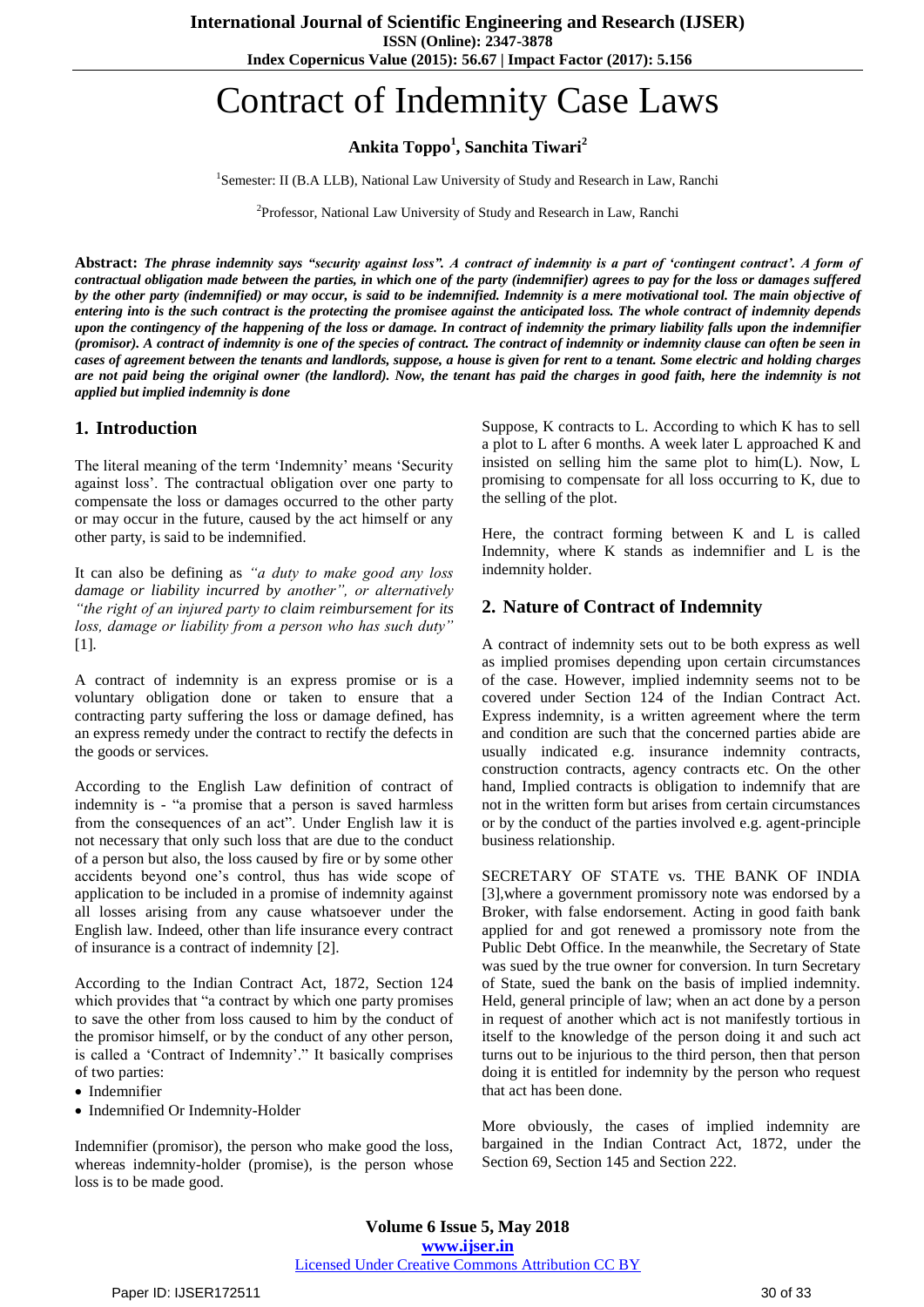## **3. Some Special Cases of Implied Indemnity**

- Under Section 69, "a person who is interested in the payment of money which another is bound by law to pay, and who therefore pays it, is entitled to reimbursed by the other".
- Section 145, provides "in every contract of guarantee there is an implied promise by the principal debtor to indemnify the surety; and the surety is entitled to recover from the principal debtor whatever sum he has rightfully paid under the guarantee, but no sums which he has paid wrongfully".
- Section 222, given that "the employer of an agent is bound to indemnify him against the consequences of all lawful acts done by such agent in exercise of the authority conferred upon him".

#### **a) Indemnity And Damages**

There should always be a distinguished line between the right to indemnity given by the original contract and the right to damages arising from the breach of contract [4]. While the right of the indemnity comes off by the original contract, the right to damages arises from the consequences of the breach of that contract. The right of indemnity comes under Section 124 of the Indian Contract act 1872 while the right to damages is provided under Section 74 of the same act. The two rights are often puzzled and the reason for the confusion is whenever the contract is broken, indemnity is often found to concur with measure of damages [5]. In the case of Supra, there was a minor daughter work in a company for which her mother agreed, failing which the mother and daughter would compensate the company for the loss suffered by it, in lieu the money was for the damages for breach and not indemnity. Thus, it was not a contract of indemnity [6].

## **b) Liablity In Tort**

There are two category of indemnity clauses:

Firstly, in which one party to the contract agrees to indemnify against all the liability in tort to the other party. The best illustration for this kind of contract is by using the "knock for knock" principle, where the parties agrees to reciprocal or mutual indemnities covering such liability. Several forms of liability can come under this category. The liability that one party has incur to the third party. Suppose for instance, there is a construction contract, let say A agrees to indemnify B. In the commercial building A is hired to do tile work, and as the tile work turns out to be defective, B immediately incurs liability towards the owner.

Second form of liability is where one party agrees to indemnify for all liabilities against another party which may be incurred to the other party by the third party. This case has various resemblances with guarantees, but as stated the obligation to indemnity must be distinguished from the obligation of guarantee

Illustration: In the case of Yeoman Credit Ltd. v. Latter [7], a finance company let a car on hire-purchase to the first defendant who is an infant. The second defendant (his father) signed a form headed "hire-purchase indemnity and undertaking". The issue was whether this document was an indemnity or was guarantee. A guarantee would be void in this case reason, it guarantees a void contract. On the other hand, an indemnity would be enforceable, being the fact that the debtor was a minor hence, would not be provided a defence against the primary liability to indemnify. The court held that "an indemnity contract by which one party to keep the harmless against loss and damage" but contract of guarantee on the other hand is a contract to answer the debt of another who is to be primary liable to the promise [8].

# **4. Legal Effort of Indemnity Clause**

Several legal effects are intended in the indemnity clause which can be seek to achieve by the contracting parties. In several ways it can be true to say that the contractual purpose of indemnity is to amend the legal regime within which the contract operates.

- Risk allocation
- Remoteness and mitigation
- Negligence

#### **a) Risk allocation**

One of the basic function of contracts of indemnity is risk allocation, it enables the parties to allocate the risk involved between them in advance. It is already held by the court that all commercial parties must be left free to decide how they can allocate the commercial risk. The indemnity clause is used as a contractual provision to attempt a distribution in such risk arising thereto by the transaction.

#### **b) Remoteness and mitigation:**

Under Common law, remoteness and mitigation are rules which are related to damages. Here the question arises that "Whether or not are these rules also applicable to indemnity, thereby affecting the extent upon what the party can be entitled to be indemnified?".

Not a lot of authority particularly on this issue is available, but on triggering the indemnity in the event of breach of contract, the court of appeal has two decisions on interest. In Royscot Commercial Leasing Ltd v. Ismail [9] a director had provided an indemnity in order to support an equipment which is lease granted to his company. Further, the director argued that the lessor would have mitigated the loss with follow of a default by the lessee. It was held that "under the contract of indemnity a claim is not a claim for damage at all, but it is a claim over the debt for a special sum due upon the happening of an event which has occurred". Also, the argument was rejected on this basis only.

#### **c) Negligence:**

There is a development in some specific rule of construction done by the court, so that the case dealing with the provision which attempts to exclude a party's liability for its own negligence. A three-tier test for such clause of rule of construction was formulated. It is provided for the construction of the indemnity clause that "if a person is obtaining an indemnity against the consequence of certain acts, then the indemnity clause is not to construed so that they can include the consequence of there own negligence to the extent that their negligence is covered by some other consequence **[10]**.

**Volume 6 Issue 5, May 2018 <www.ijser.in>** [Licensed Under Creative Commons Attribution CC BY](http://creativecommons.org/licenses/by/4.0/)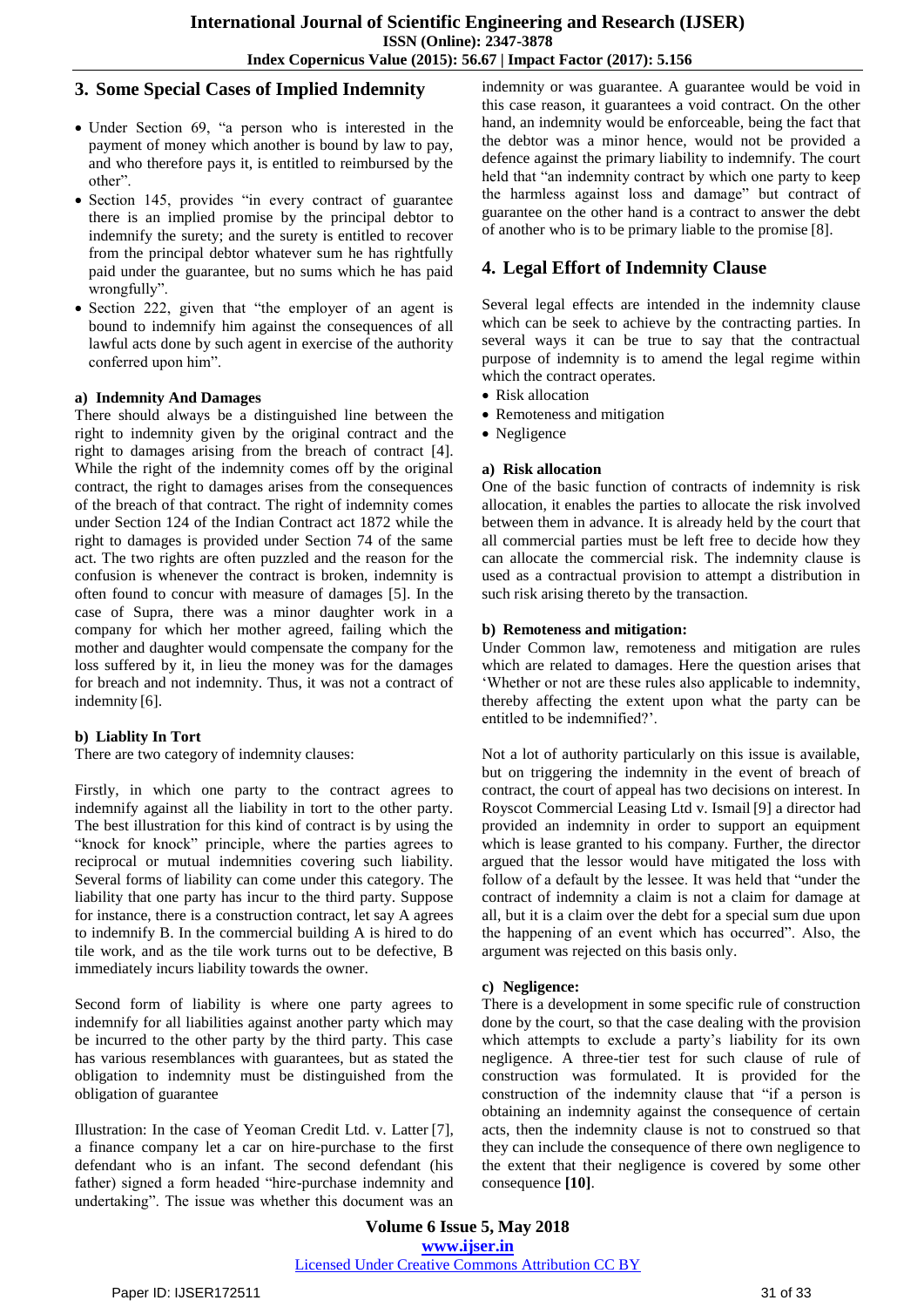The three-tier test may be applied to the indemnity provision.

Suppose, as founded in the case of E.E Caledonia limited v. Orbit Vavle Co. in the drilling platform a very disastrous fire occurred, which was caused due to the negligence and the breach of the statutory duty which were to be performed by the operator's employee's, it turns out as the result of the death off the contractor's engineer. The operator seeks an indemnity from the contractor. However, the court foresee that the indemnity clause didn"t cover the part of negligence. Further, as the claimant has already sought for the indemnity, so that he can c=be indemnified against the consequences caused on the ground of negligence, while these grounds were fanciful and remote. Thus, held that indemnity clause is not profound to cover negligence.

# **5. Some Important Case Laws**

#### **1) Gajan Moreshwar Parelkar vs. Moreshwar Madan Mantri [11],1942:**

The plaintiff entered into an agreement with the Municipal corporation for the lease of a plot of land. The plaintiff in pursuance of the agreement was put in possession of that plot of land. There upon, the possession of the plot and the commenced to erect a building thereon was entered by the defendant. The construction material for the building was supplied by a person called Keshavdas Mohandas and therefore, the amount exceeds Rs.5000. Keshavdas Mohandas made pressure demand over the defendant for the payment of that amount, while at the request of the defendant the plaintiff mortgage the property to Keshavdas Mohandas to secure payment of a sum of Rs.5000 by depositing the title deed relating thereto. The plaintiff covenant under the terms of writings to pay off the sum of Rs.5000 to Keshavdas Mohandas and interest at the rate of ten annas per Rs.100. Again, the plaintiff at the request of the defendant effected a further charge on the property favoured to Keshavdas Mohandas to secure a further sum of Rs.5000 and thereon interest. Under this the interest was same as the previous writing. The defendant to the plaintiff stating in writing that in context with the building transferred in the defendant"s name by the plaintiff, the defendant would be responsible for discharging the mortgage on the same. The plaintiff on good faith acts upon the request of the defendant wrote a letter asking the Bombay Municipal to transfer the plot of land to the name of the defendant. The plaintiff failed to procure a release of the plaintiff from his liability under the mortgage and further charges from Keshavdas Mohandas. The plaintiff filed a writ petition stating that he has executed the mortgage and the deed further charges on the request of the defendant and therefore the defendant is liable to indemnify the plaintiff. Therefore, he prays to the court to procure the defendant for release of the plaintiff from all the liability the mortgage and the further charges. Further the defendant raised only two issues:

- Whether the plaint discloses any clause of action?
- Whether the suit was premature?

Mr. Tendolkar for the defendant argues that unless and until the indemnified has suffered a loss or damage for which he is no entitled to sue the indemnifier. Also, according to him, the case does not contain any averments in the plaint that the plaintiff as suffered actual loss or damage.

"The Indian Contract Act is both amending as well as consolidating Act and is not exhaustive of the law of contract to be applied by the courts in India". The court didn"t accept the defendant instance that the plaintiff has not any loss and thus couldn"t claim. The court said that if indemnity-holder has incurred a liability and the liability is absolute, then he can to the indemnifier to take care of it. Hence, the plaintiff was indemnified by the defendant for all those liabilities under the mortgage and deed of further charges.

## **2) Adamson vs. Jarvis [12]**

The plaintiff, is an auctioneer who sold certain cattle on the instruction of the defendant. It subsequently learned out that the livestock sold was not owned by the defendant but belonged to another person who made the auctioneer (plaintiff) liable for the conversion. The auctioneer in turn sued the defendant for indemnity for the loss and damage suffered by him while acting the defendant's direction. The court laid down that the plaintiff has acted upon the request of the defendant and was entitled to presume that if anything went wrong he would be indemnified. Hence, the defendant was order to indemnify the loss and damage to the plaintiff.

#### **3) Osman Jamal and Sons Ltd. vs. Gopal Purshottam [13]**

In this case the plaintiff company was in liquidation. Represented by the official liquidator. The plaintiff company was acting as the commission agent for the defendant firm for the purchase and sale of certain goods. Further the defendant firm would indemnify the plaintiff company against all loss and damage in respect of such transaction. The defendant firm failed to take the delivery, as a result the goods were resold by the vendor at less than the contract price. Under the aforesaid indemnity by the defendant, the plaintiff consequently seeks for the recovery of the sum. It was held that the amount could be recoverable to then Official Liquidated even though the company had not actually paid the vendor.

This type of case seems to fall under the category where the indemnity is with the application of money which he pays. In turn the defendant may be liable for undisclosed principle, it will result unjust in case if after paying the full amount claimed the vendor would receive only a dividend.

According to Kennedy L.J, he say that "the authority to hold this view in the court of Equity to indemnify merely does not only mean to reimburse in respect of the paid money, but also to save in respect from loss all liability against which the indemnity stands".

Thus, there is a decree in favour of the plaintiff.

# **6. Analysis**

Indemnity is the sub- species of compensation while as mentioned above the contract of indemnity is the species of contract. This obligation is a voluntary obligation which is